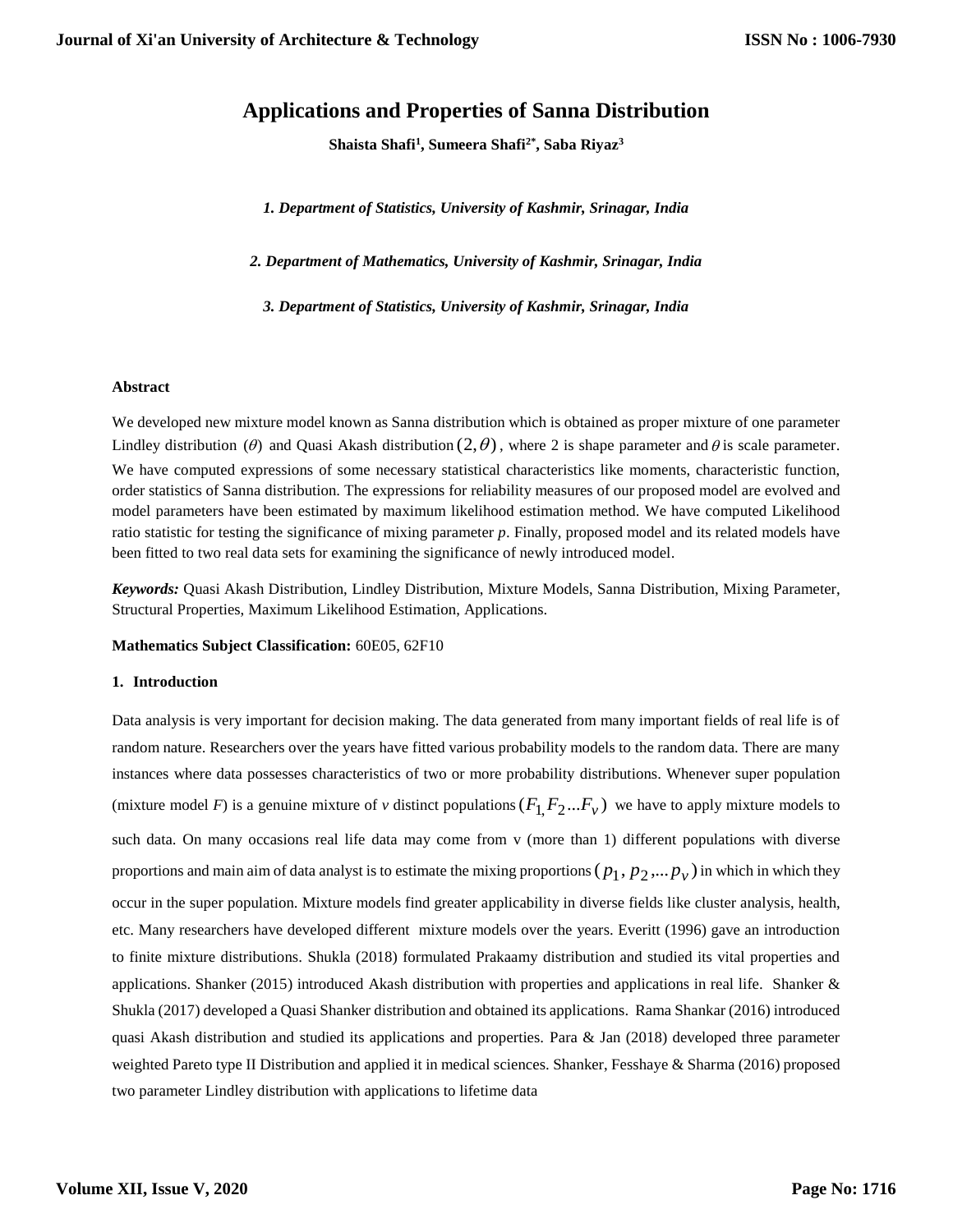A continuous random variable *Z* is said to have a mixture distribution if its p.d.f *f* (*z*) is obtained as a mixture of *v* distinct populations having density functions  $f_1(z)$ ,  $f_2(z)$ , ...,  $f_y(z)$  and with mixing proportions  $p_1$ ,  $p_2$ , ...  $p_y$ respectively. Mathematically

$$
f(z) = p_1 f_1(z) + p_2 f_2(z) + \dots + p_v f_v(z)
$$

Where  $0 \le p_i \le 1$  and

$$
\sum_{i=1}^{\nu} p_i = 1
$$

In this paper we have obtained Sanna distribution as a mixture of Lindley distribution and Quasi Akash distribution.

#### **2. Sanna Distribution:**

A non-negative random variable Z is said to follow a Sanna Distribution (SD) if its probability density function  $f(z)$ can be obtained as a mixture of one parameter Lindley ( $\theta$ ) distribution with p.d.f  $f_1(z)$  and Quasi Akash (2, $\theta$ ) distribution with shape parameter  $\alpha = 2$  fixed and scale parameter  $\theta$  with p.d.f  $f_2(z)$ . Mathematically

$$
f(z) = pf_1(z) + (1 - p)f_2(z)
$$
\n(2.1)

Where  $p$  is a mixing parameter and

$$
f_1(z) = \frac{\theta^2}{(\theta + 1)} (1 + z)e^{-\theta z} \qquad z > 0, \theta > 0
$$
 (2.2)

is the p.d.f of one parameter Lindley ( $\theta$ ) distribution with the corresponding c.d.f  $F_1(z)$  given below

$$
F_1(z) = 1 - \left[\frac{\theta + 1 + \theta z}{(\theta + 1)}\right]e^{-\theta z}
$$
  $z > 0, \theta > 0$  (2.3)

And

$$
f_2(z) = \frac{\theta^2}{2(\theta + 1)} \left(2 + \theta z^2\right) e^{-\theta z} \qquad z > 0, \theta > 0 \tag{2.4}
$$

is the p.d.f of Quasi Akash Distribution.

The cumulative distribution function of Quasi Akash Distribution is given by

$$
F_2(z) = 1 - \left[1 + \frac{\theta z(\theta z + 2)}{2(\theta + 1)}\right] e^{-\theta z} \qquad z > 0, \theta > 0
$$
\n(2.5)

Putting the values of  $f_1(z)$  and  $f_2(z)$  in (2.1) we obtain the p.d.f of Sanna distribution  $f(z)$  as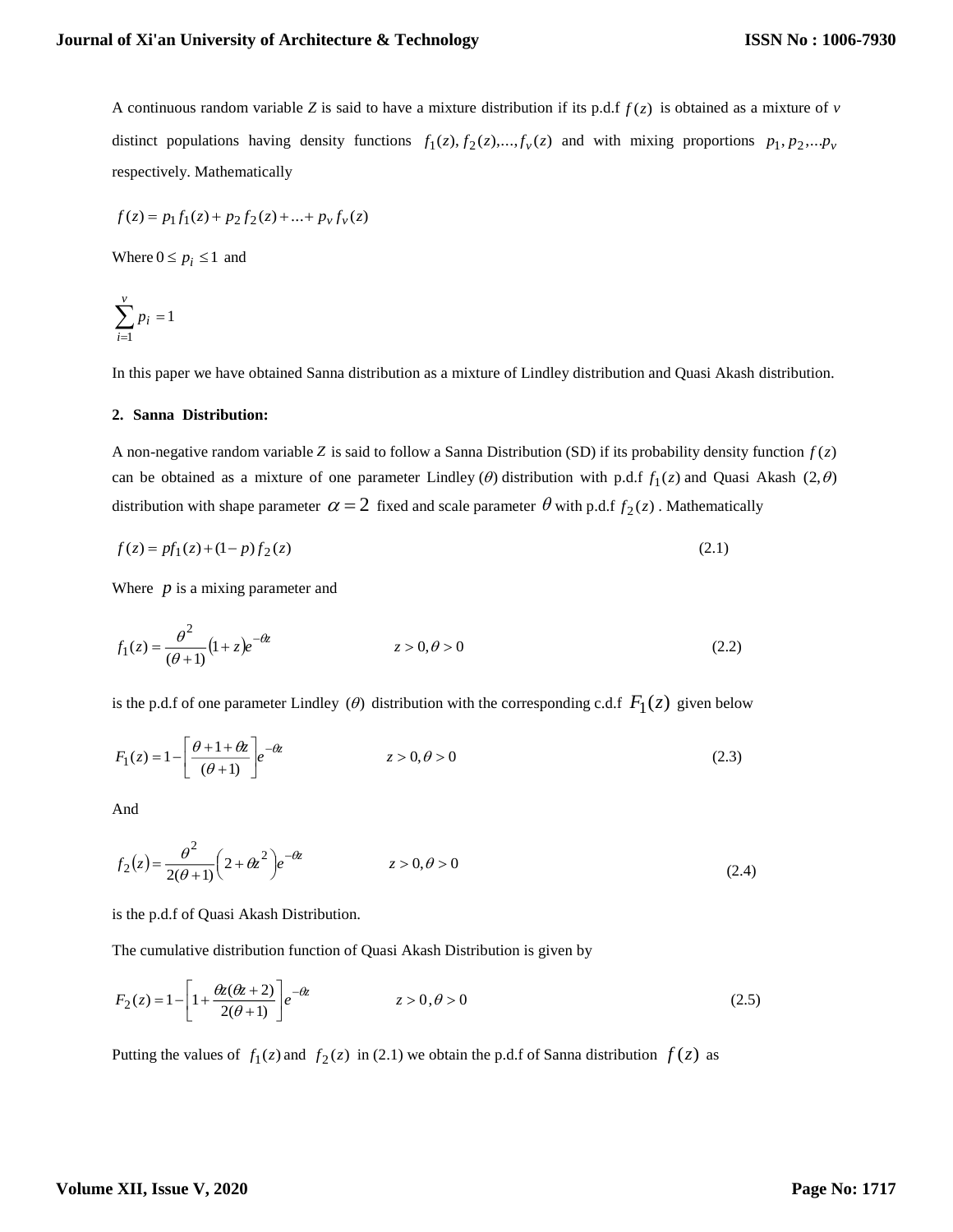$$
f(z) = \frac{\theta^2 e^{-\theta z}}{2(\theta + 1)} \left[ 2p(1 + z) + (1 - p)(2 + \theta z^2) \right] \qquad z > 0, \theta > 0, 0 \le p \le 1 \tag{2.6}
$$

The probability density function graphs of Sanna distribution are given below



The corresponding c.d.f of Sanna distribution is obtained by using (2.3) and (2.5) as

$$
F(z) = \left[ p \left( 1 - \left[ \frac{\theta + 1 + \theta z}{(\theta + 1)} \right] e^{-\theta z} \right) + (1 - p) \left[ 1 - \left[ 1 + \frac{\theta z(\theta z + 2)}{2(\theta + 1)} \right] e^{-\theta z} \right] \right]
$$
(2.7)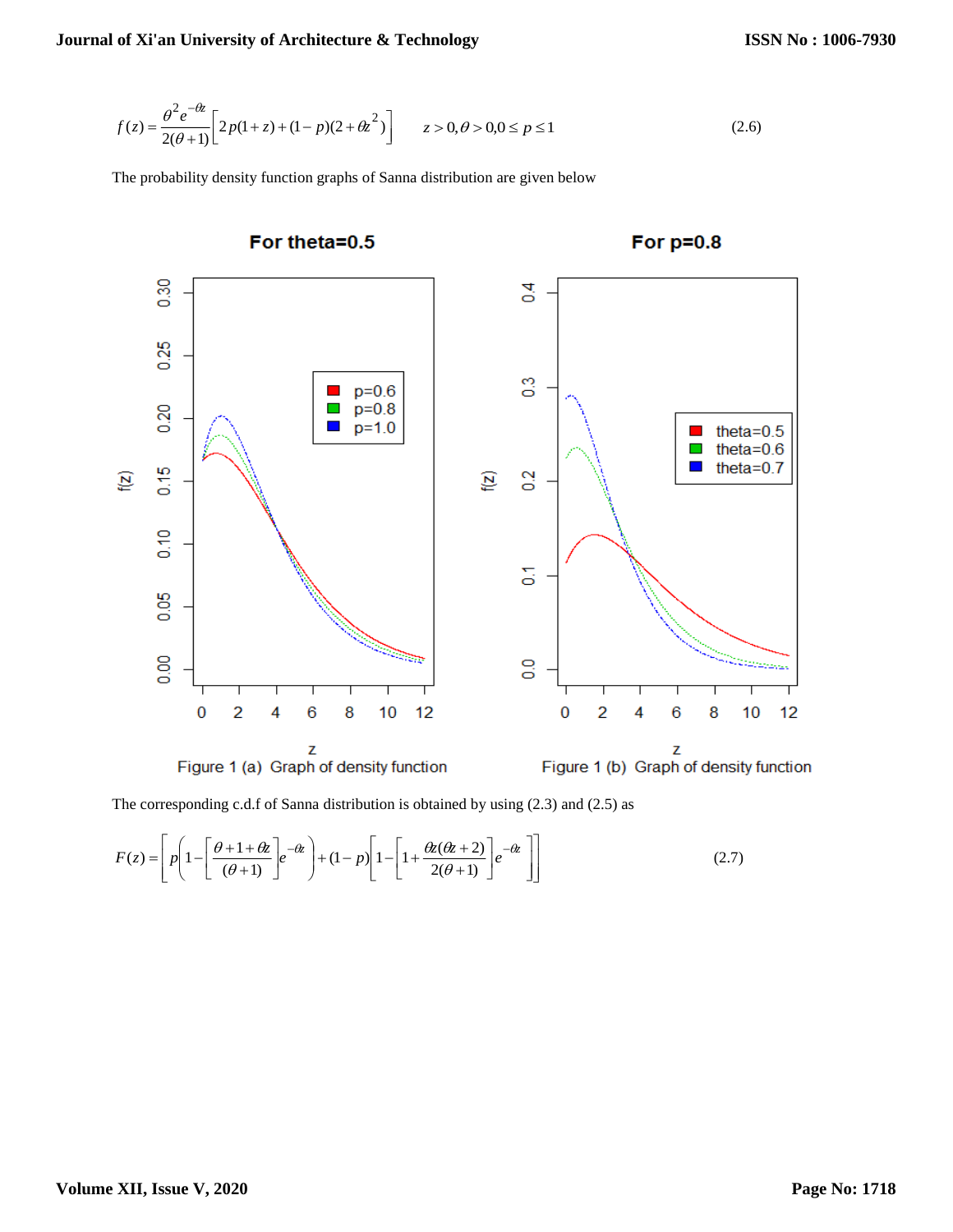

The above graph represents the cumulative distribution function of Sanna distribution for different parameter values.

#### **3. Reliability Analysis**

This particular section of paper introduces survival function, hazard rate, reverse hazard rate of the proposed Sanna distribution for random variable *Z* , where *Z* denotes the lifetime of a system.

# *3.1 Reliability function R(z)*

The reliability function or survival function  $R(z, \theta, p)$  gives the numerical value of a probability of surviving of a system or living beings beyond a specified time (*t*) .

Mathematically

 $R(z, \theta, p) = P(Z > t) = 1 - F(z)$ 

The reliability function or the survival function of Sanna distribution is calculated as:

$$
R(z, \theta, p) = 1 - \left[ p \left( 1 - \left[ \frac{\theta + 1 + \theta z}{(\theta + 1)} \right] e^{-\theta z} \right) + (1 - p) \left[ 1 - \left[ 1 + \frac{\theta z(\theta z + 2)}{2(\theta + 1)} \right] e^{-\theta z} \right] \right]
$$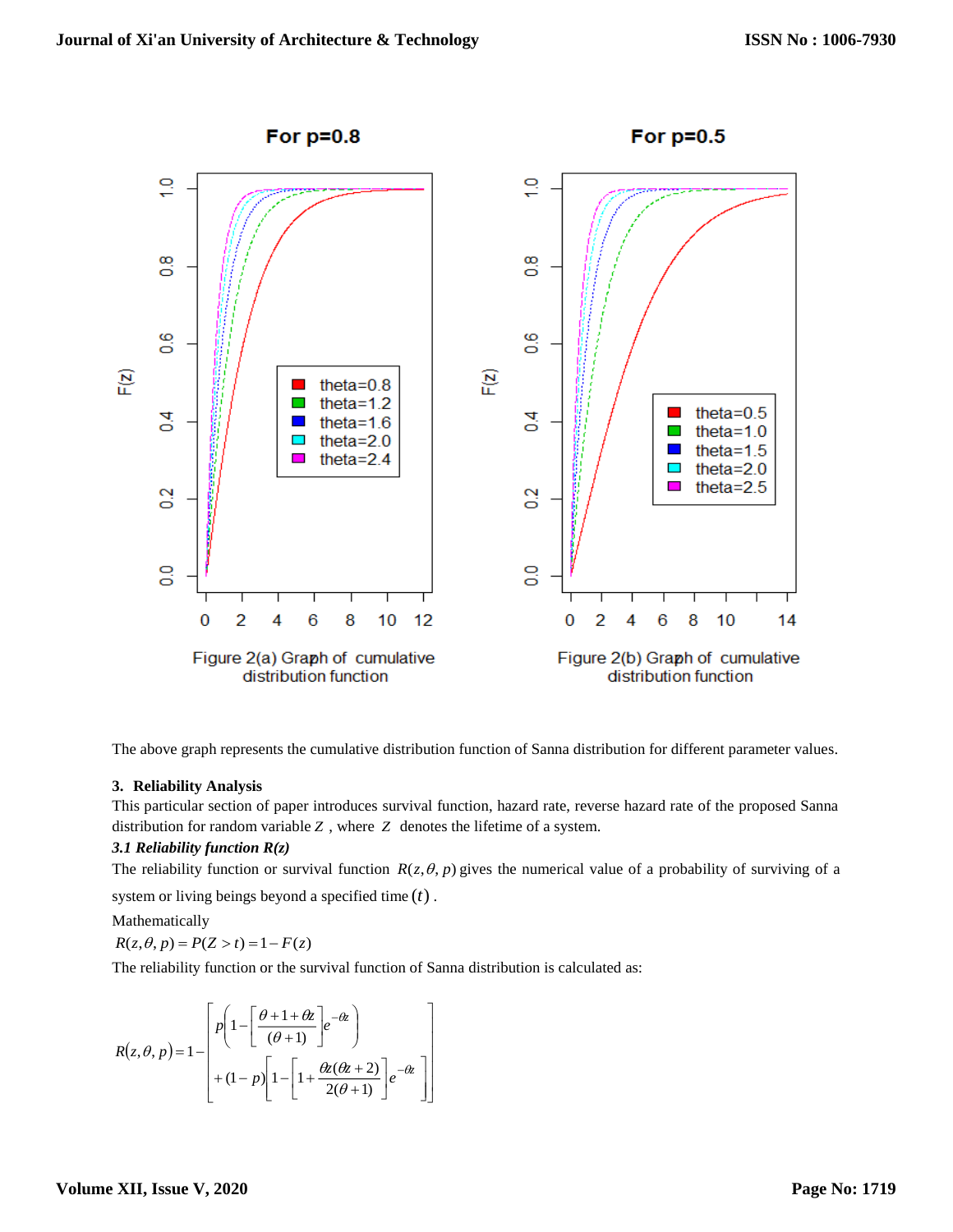

The above graph represents the survival function of Sanna distribution for different parameter values.

# *3.2 Hazard Function:*

The hazard function which is defined as chance that a system which is surviving up to time *"t"* will fail in the small time interval after *"t"* is obtained as:

$$
H.R = h(z; \theta, p) = \frac{f(z, \theta, p)}{R(z, \theta, p)}
$$

$$
=\frac{\frac{\theta^2 e^{-\theta z}}{2(\theta+1)} \left[2p(1+z)+(1-p)(2+\theta z^2)\right]}{1-\left[p\left(1-\left[\frac{\theta+1+\theta z}{(\theta+1)}\right]e^{-\theta z}\right)\right]}{1+(1-p)\left[1-\left[1+\frac{\theta z(\theta z+2)}{2(\theta+1)}\right]e^{-\theta z}\right]}
$$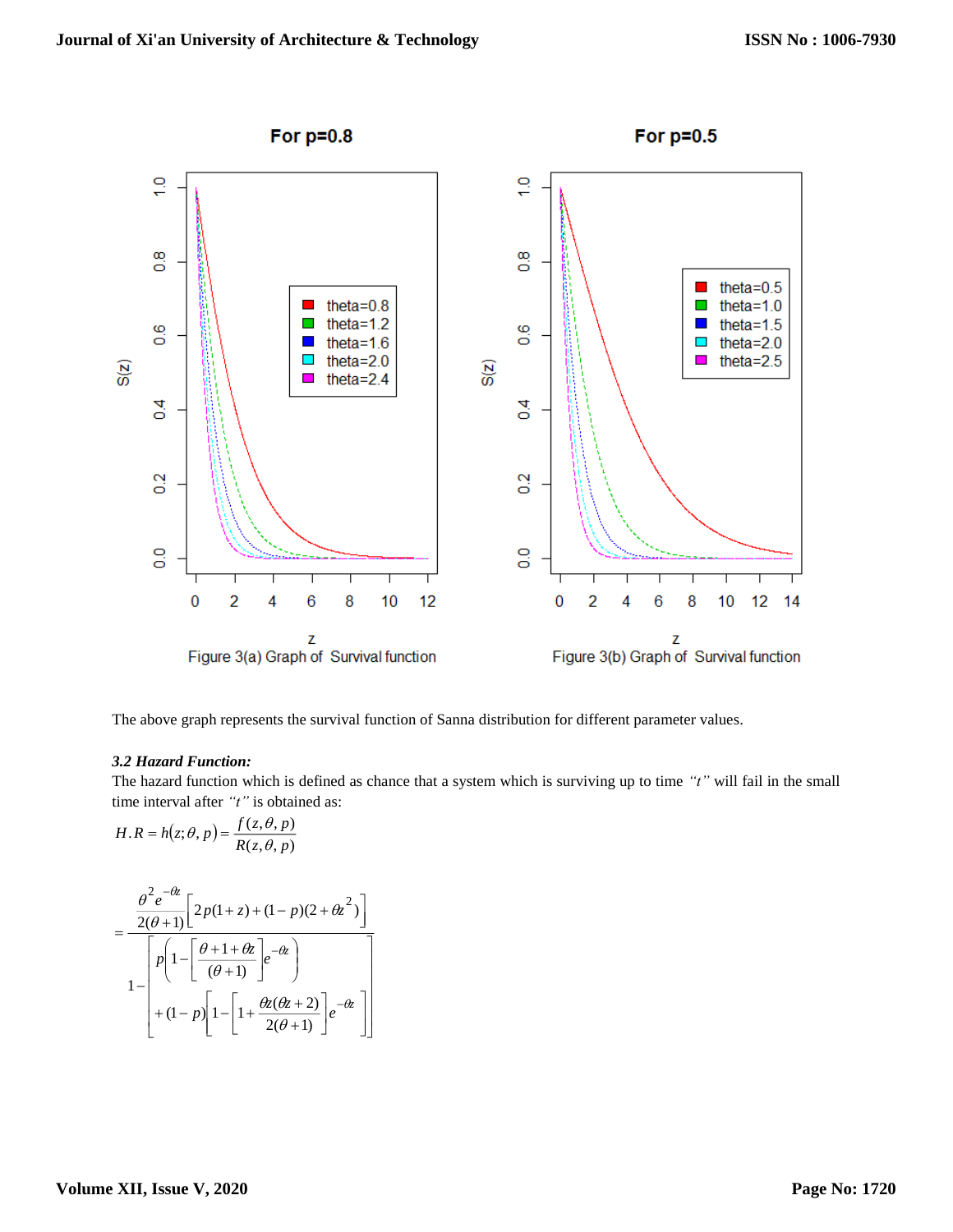## *3.3 Reverse Hazard Rate*

The reverse hazard rate of the Sanna distribution is given as:

$$
R.H.R = h(z, \theta, p) = \frac{f(z, \theta, p)}{F(z, \theta, p)}
$$

$$
= \frac{\frac{\theta^2 e^{-\theta z}}{2(\theta + 1)} \left[ 2p(1 + z) + (1 - p)(2 + \theta z^2) \right]}{\left[ p \left( 1 - \left[ \frac{\theta + 1 + \theta z}{(\theta + 1)} \right] e^{-\theta z} \right) + (1 - p) \left[ 1 - \left[ 1 + \frac{\theta z(\theta z + 2)}{2(\theta + 1)} \right] e^{-\theta z} \right]}\right]}
$$

## **4. Statistical properties:**

Moments, characteristic function, generating function, mean deviation characterizes probability models. Here we have obtained these statistical properties for our proposed Sanna distribution.

#### *4.1 Moments*

Assuming Z to be a random variable having Sanna distribution with parameters  $\theta$  and  $p$ . Then the  $r^{th}$  moment about origin for a given probability distribution is given by

$$
\mu_r' = E\left(Z^r\right) = \int_0^\infty z^r f(z) dz \qquad r = 1, 2, 3 \dots
$$
  

$$
= \int_0^\infty z^r \left[\frac{\theta^2 e^{-\theta z}}{2(\theta + 1)} \left[2p(1 + z) + (1 - p)(2 + \theta z^2)\right]\right] dz
$$
  

$$
\mu_r' = \left[\frac{pr!(\theta + 1 + r)}{\theta^r(\theta + 1)} + (1 - p)\left(\frac{r!(2\theta + (r + 1)(r + 2))}{2\theta^r(\theta + 1)}\right)\right]
$$
(4.1.1)

Put  $r=1$  in equation (4.1.1) we get

$$
\mu_1 = \left[ \frac{p(\theta+2)}{\theta(\theta+1)} + \frac{(1-p)(\theta+3)}{\theta(\theta+1)} \right]
$$

Which is mean of the Sanna distribution

Put  $r=2$  in equation  $(4.1.1)$  we get

$$
\mu_2 = \left[ \frac{2p(\theta + 3)}{\theta^2(\theta + 1)} + \frac{2(1 - p)(\theta + 6)}{\theta^2(\theta + 1)} \right]
$$

Put  $r=3$  in equation (4.1.1) we get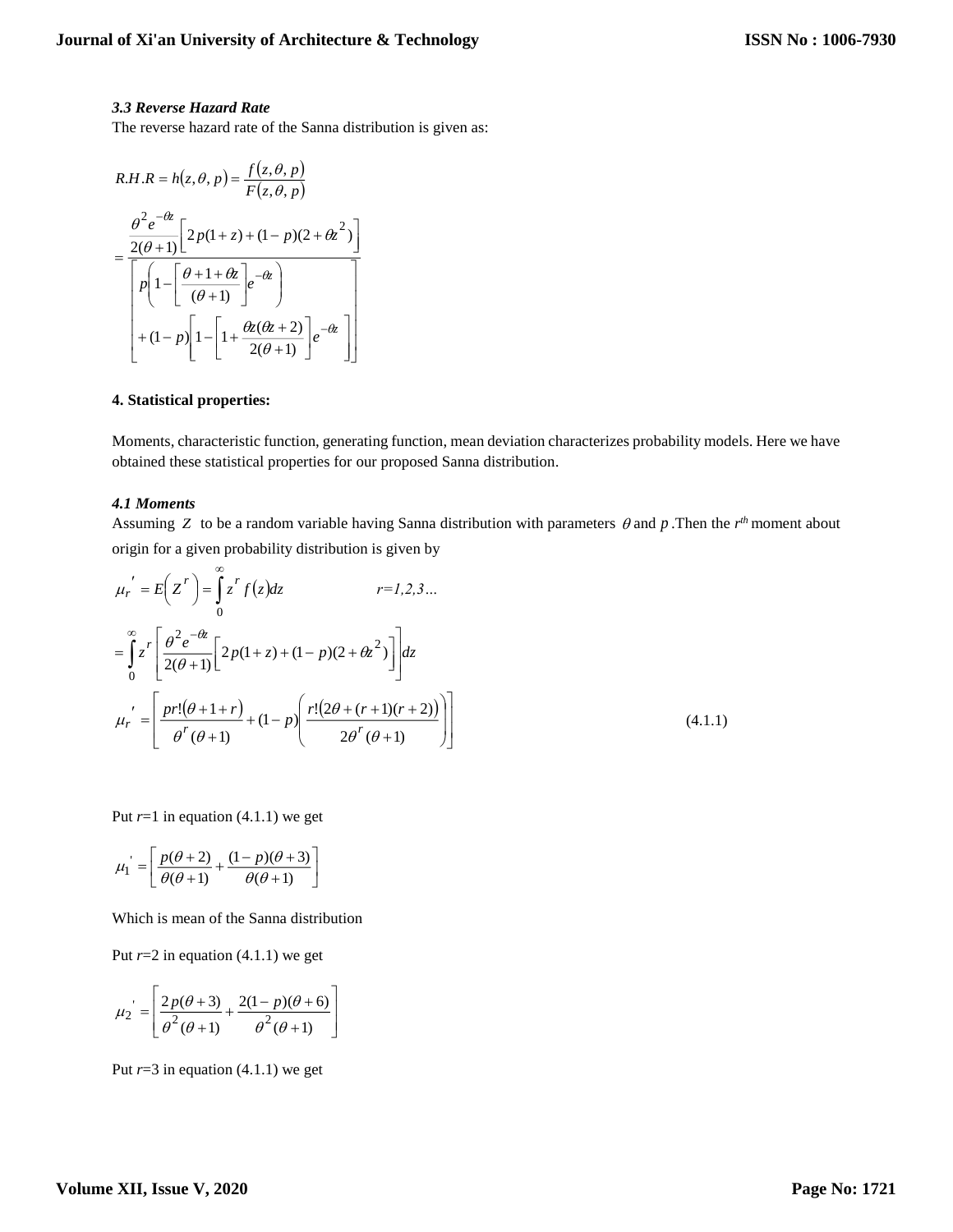I l

1

l

J

$$
\mu_3 = \left[ \frac{6p(\theta + 4)}{\theta^3(\theta + 1)} + \frac{6(1 - p)(\theta + 10)}{\theta^3(\theta + 1)} \right]
$$

Put  $r=4$  in equation  $(4.1.1)$  we get

$$
\mu_4 = \left[ \frac{24p(\theta+5)}{\theta^4(\theta+1)} + \frac{24(1-p)(\theta+15)}{\theta^4(\theta+1)} \right]
$$

The moments about mean are given as

$$
\mu_2 = \left[ \frac{p(\theta^2 + 4\theta + 2)}{\theta^2 (\theta + 1)^2} + \frac{(1 - p)(\theta^2 + 8\theta + 3)}{\theta^2 (\theta + 1)^2} \right]
$$

Which is the variance of Sanna distribution.

$$
\mu_3 = \left[ \frac{2p\left(\theta^3 + 6\theta^2 + 6\theta + 2\right)}{\theta^3(\theta + 1)^3} + \frac{2(1 - p)\left(\theta^3 + 15\theta^2 + 9\theta + 3\right)}{\theta^3(\theta + 1)^3} \right]
$$
  

$$
\mu_4 = \left[ \frac{3p\left(3\theta^4 + 24\theta^3 + 44\theta^2 + 32\theta + 8\right)}{\theta^4(\theta + 1)^4} + \frac{3(1 - p)\left(12\theta^4 + 1024\theta^3 + 1632\theta^2 + 1152\theta + 240\right)}{\theta^4(\theta + 1)^4} \right]
$$

## *4.2 Coefficient of variation, skewness, kurtosis and Index of Dispersion of Sanna Distribution.*

The coefficient of variation (C.V), coefficient of skewness  $(\sqrt{\beta_1})$ , coefficient of kurtosis  $(\beta_2)$  and index of dispersion  $(y)$  of the SD are determined as

$$
CN = \frac{(\mu_2)^{\frac{1}{2}}}{\mu_1} = \frac{\left\{p(\theta^4 + 4\theta + 2) + (1 - p)(\theta^2 + 8\theta + 3)\right\}^{\frac{1}{2}}}{\left[p(\theta + 2) + (1 - p)(\theta + 3)\right]}
$$

$$
\sqrt{\beta_1} = \frac{\mu_3}{\mu_2^{3/2}} = \left\{\frac{\left[2p\left(\theta^3 + 6\theta^2 + 6\theta + 2\right) + 2(1 - p)\left(\theta^3 + 15\theta^2 + 9\theta + 3\right)\right]}{\left\{p(\theta^4 + 4\theta + 2) + (1 - p)(\theta^2 + 8\theta + 3)\right\}^{3/2}}\right\}
$$

$$
\beta_2 = \frac{\mu_4}{\mu_2^2}
$$
\n
$$
= \left\{\n\left[\n\frac{3p\left(3\theta^4 + 24\theta^3 + 44\theta^2 + 32\theta + 8\right) + 3(1 - p)\left(12\theta^4 + 1024\theta^3 + 1632\theta^2 + 1152\theta + 240\right)}{p(\theta^4 + 4\theta + 2) + (1 - p)(\theta^2 + 8\theta + 3)^2}\n\right\}
$$

## **Volume XII, Issue V, 2020**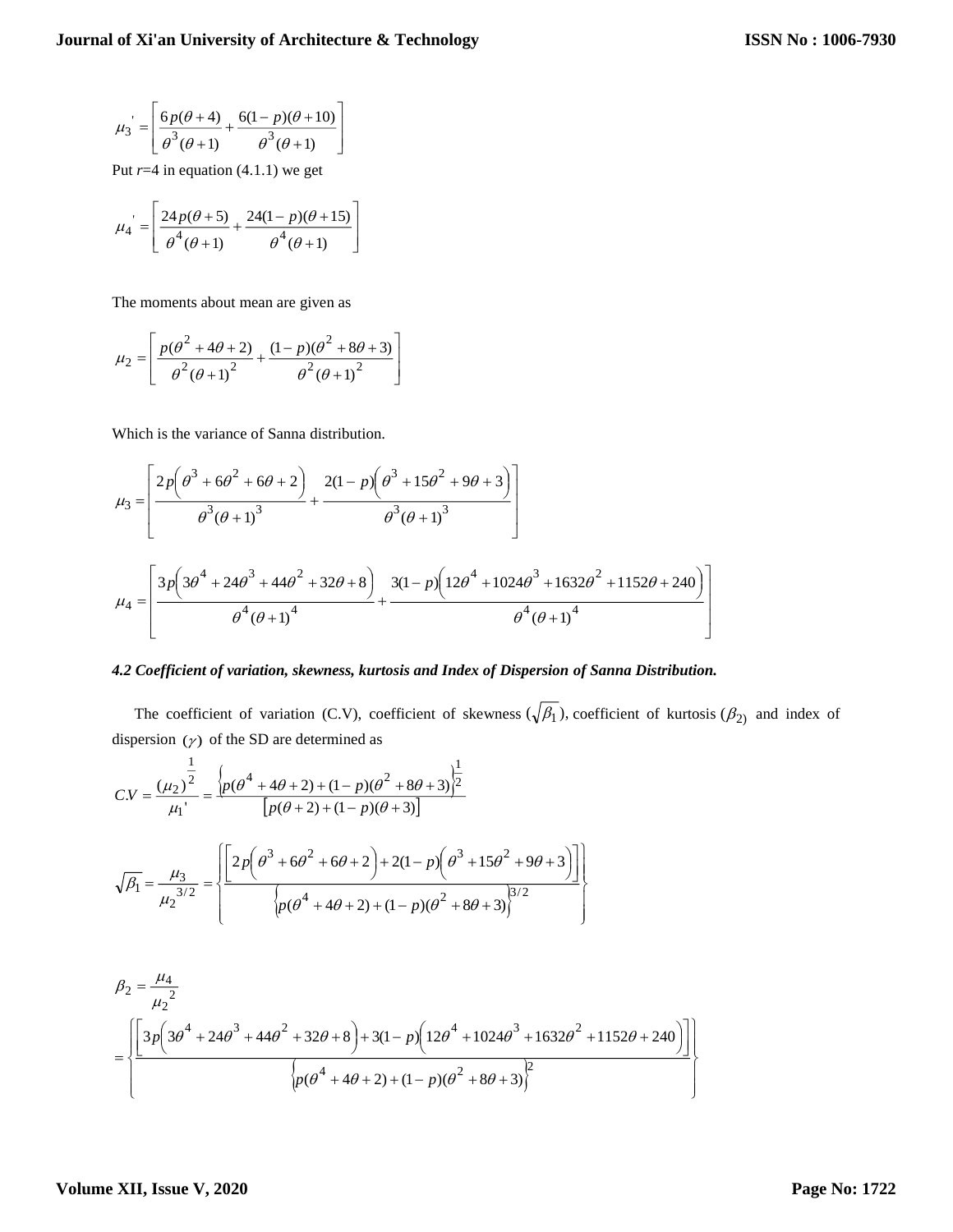$$
\gamma = \frac{\mu_2}{\mu_1} = \frac{\left\{ p(\theta^4 + 4\theta + 2) + (1 - p)(\theta^2 + 8\theta + 3) \right\}}{\left\{ \theta(\theta + 1) \left[ p(\theta + 2) + (1 - p)(\theta + 3) \right] \right\}}
$$

# *4.3 Mean deviation about mean and median of Sanna distribution (SD)*

We have derived the expressions for mean deviation about mean and median of SD in this section.

**Theorem 1.1:** If *Z* has the SD  $(\theta, p)$ , then the mean deviation about mean  $(\delta_1(Z))$  and mean deviation about median  $(\delta_2(Z))$  are given as:

 6 6)) 2 (1 ( 1) ) (6 ( 3 (1 ) 2 (1 ( 1) ) (2 ( 2 2)) 2 ( 1) 1 2 2( 1) ( 2) (1 ) 1 1 ( 1) 1 1 2 ( ) 3 2 2 2 2 1 *e e p p <sup>e</sup> <sup>e</sup> p <sup>e</sup> p <sup>e</sup> Z*

*And*

$$
\delta_2(Z) = \left[ \mu - 2 \left[ \frac{1}{2\theta(\theta+1)} \left\{ 2p \left( \theta(1 - (M\theta+1)e^{-\theta M}) + (2 - e^{-\theta M} (M^2 \theta^2 + 2M\theta + 2)) \right) + \right\} \right] \right] \right]
$$
  

$$
\delta_2(Z) = \left[ \mu - 2 \left[ \frac{1}{2\theta(\theta+1)} \left\{ (1-p) \left( 2\theta(1 - (M\theta+1)e^{-M\theta}) + (6 - e^{-\theta M} (M^3 \theta^3 + 3M^2 \theta^2) \right) \right\} \right] \right]
$$

respectively.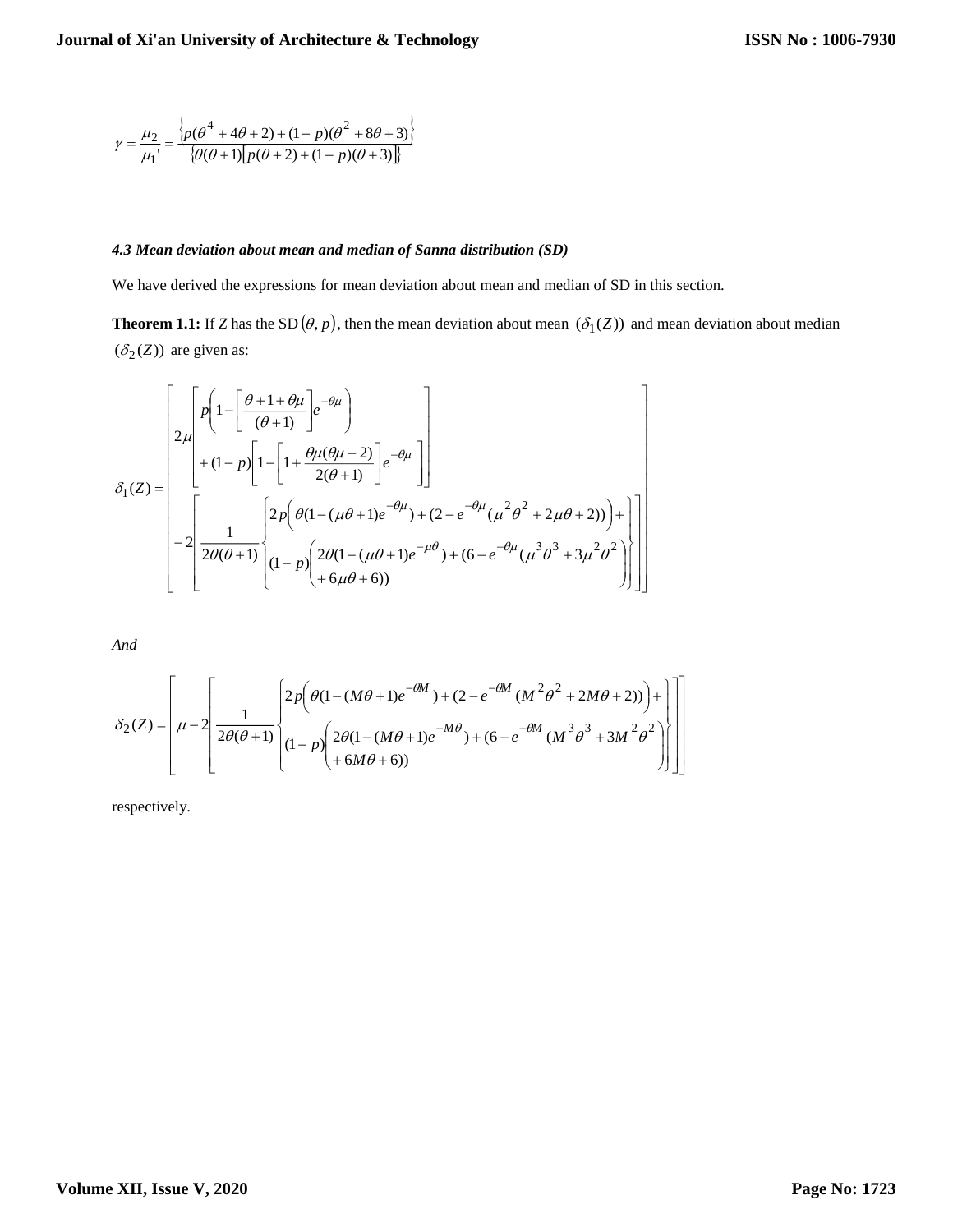# **Journal of Xi'an University of Architecture & Technology**

Proof: Mean deviation about mean and mean deviation about median are defined as

$$
\delta_1(Z) = \int_0^\infty |z - \mu| f(z) dz
$$

And 
$$
\delta_2(Z) = \int_0^\infty |z - M| f(z) dz
$$

respectively.

Where  $\mu$  and *M* are mean and median respectively of random variable *Z*. The measures  $\delta_1(Z)$  and  $\delta_2(Z)$  can be calculated by using the simplified relationships.

$$
\delta_1(Z) = \int_0^{\mu} (\mu - z) f(z) dz + \int_{\mu}^{\infty} (z - \mu) f(z) dz
$$
  

$$
\delta_1(Z) = 2\mu F(\mu) - 2 \int_0^{\mu} z f(z) dz
$$
 (4.3.1)

And

$$
\delta_2(Z) = \int_0^M (M - z) f(z) dz + \int_M^{\infty} (z - M) f(z) dz
$$
\n
$$
\delta_2(Z) = \mu - 2 \int_0^M z f(z) dz
$$
\n(4.3.2)\nWhere  $f(z) = \frac{\theta^2 e^{-\theta z}}{2(\theta + 1)} \Big[ 2p(1 + z) + (1 - p)(2 + \theta z^2) \Big]$ 

Now

$$
\int_{0}^{\mu} f(z)dz = \left[ \frac{1}{2\theta(\theta+1)} \left\{ 2p \left( \theta(1 - (\mu\theta+1)e^{-\theta\mu}) + (2 - e^{-\theta\mu}(\mu^{2}\theta^{2} + 2\mu\theta + 2)) \right) + \right\} \right] \left[ (1-p) \left( 2\theta(1 - (\mu\theta+1)e^{-\mu\theta}) + (6 - e^{-\theta\mu}(\mu^{3}\theta^{3} + 3\mu^{2}\theta^{2}) \right) \right] \right]
$$
(4.3.3)

*And*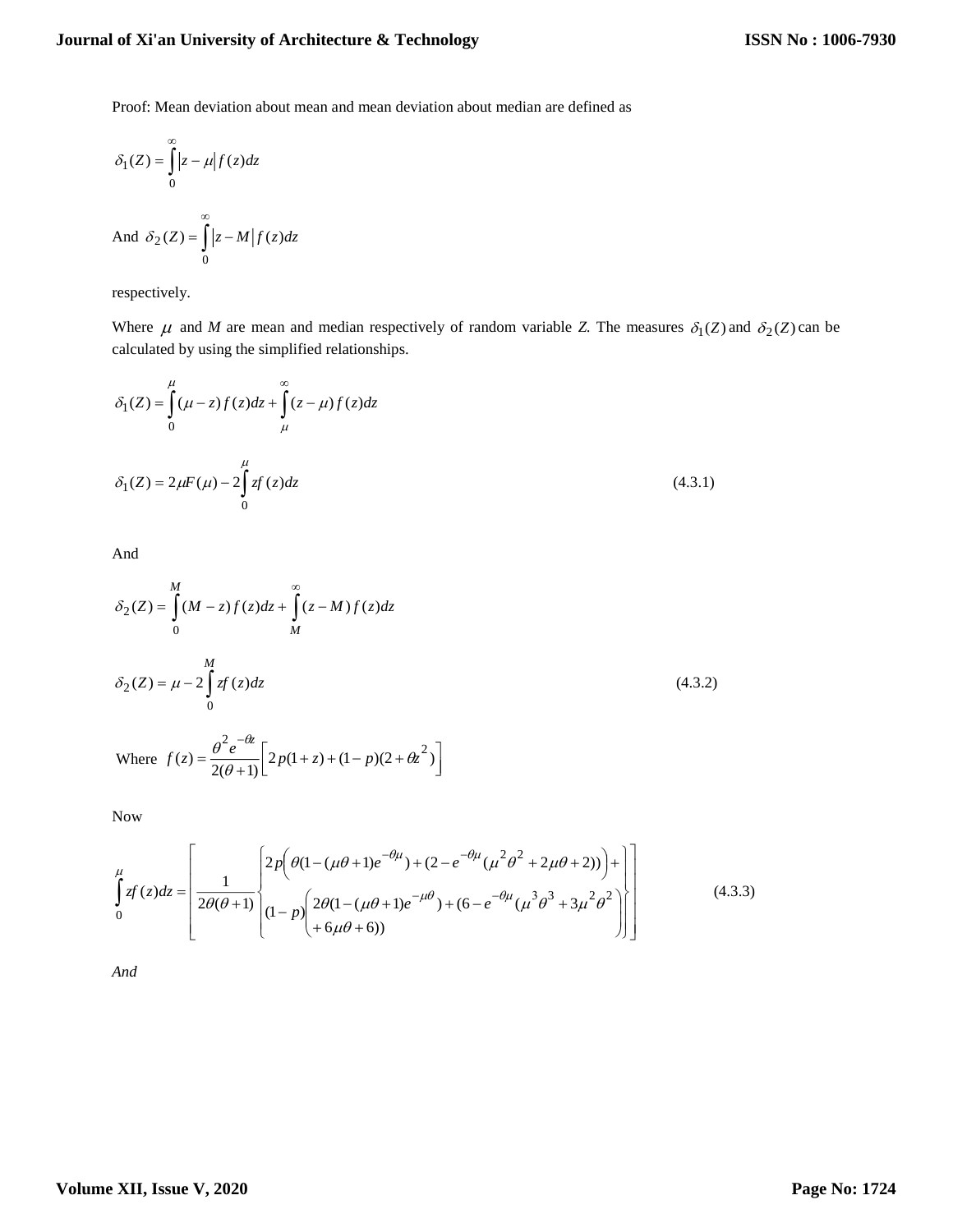$$
\int_{0}^{M} f(z)dz = \left[ \frac{1}{2\theta(\theta+1)} \left\{ \frac{2p \left( \theta(1 - (M\theta+1)e^{-\theta M}) + (2 - e^{-\theta M} (M^2\theta^2 + 2M\theta + 2)) \right) + \right\}}{(1-p) \left( \frac{2\theta(1 - (M\theta+1)e^{-M\theta}) + (6 - e^{-\theta M} (M^3\theta^3 + 3M^2\theta^2)}{(M^3\theta^3 + 3M^2\theta^2)} \right) \right] \tag{4.3.4}
$$

Using expressions (4.3.1), (4.3.2), (4.3.3) and (4.3.4) and expression for c.d.f (2.7) we obtain mean deviation about mean  $(\delta_1(Z))$  and mean deviation about median  $(\delta_2(Z))$ 

 6 6)) 2 (1 ( 1) ) (6 ( 3 (1 ) 2 (1 ( 1) ) (2 ( 2 2)) 2 ( 1) 1 2 2( 1) ( 2) (1 ) 1 1 ( 1) 1 1 2 ( ) 3 2 2 2 2 1 *e e p p <sup>e</sup> <sup>e</sup> p <sup>e</sup> p <sup>e</sup> Z*

&

$$
\delta_2(Z) = \left[\mu - 2 \left[ \frac{1}{2\theta(\theta+1)} \left\{ 2p \left( \theta(1 - (M\theta+1)e^{-\theta M}) + (2 - e^{-\theta M} (M^2\theta^2 + 2M\theta + 2)) \right) + \right\} \right] \right] \right]
$$
  

$$
\delta_2(Z) = \left[\mu - 2 \left[ \frac{1}{2\theta(\theta+1)} \left\{ (1-p) \left( \frac{2\theta(1 - (M\theta+1)e^{-M\theta}) + (6 - e^{-\theta M} (M^3\theta^3 + 3M^2\theta^2)}{1 + 6M\theta + 6)} \right) \right\} \right]
$$

## *4.4 Moment generating function and Characteristic function of Sanna Distribution (SD)*

We will derive moment generating function and characteristic function of SD in this segment of paper.

**Theorem 1.1:** If  $Z \sim SD(\theta, p)$  then the moment generating function  $M_Z(t)$  and characteristic generating function  $\phi_Z(t)$ are

$$
M_Z(t) = \left[ \frac{\theta^2}{(\theta+1)} \left\{ p \left( \frac{1}{(\theta-t)} + \frac{1}{(\theta-t)^2} \right) \right\} + (1-p) \left( \frac{1}{(\theta-t)} + \frac{\theta}{(\theta-t)^3} \right) \right]
$$

*And*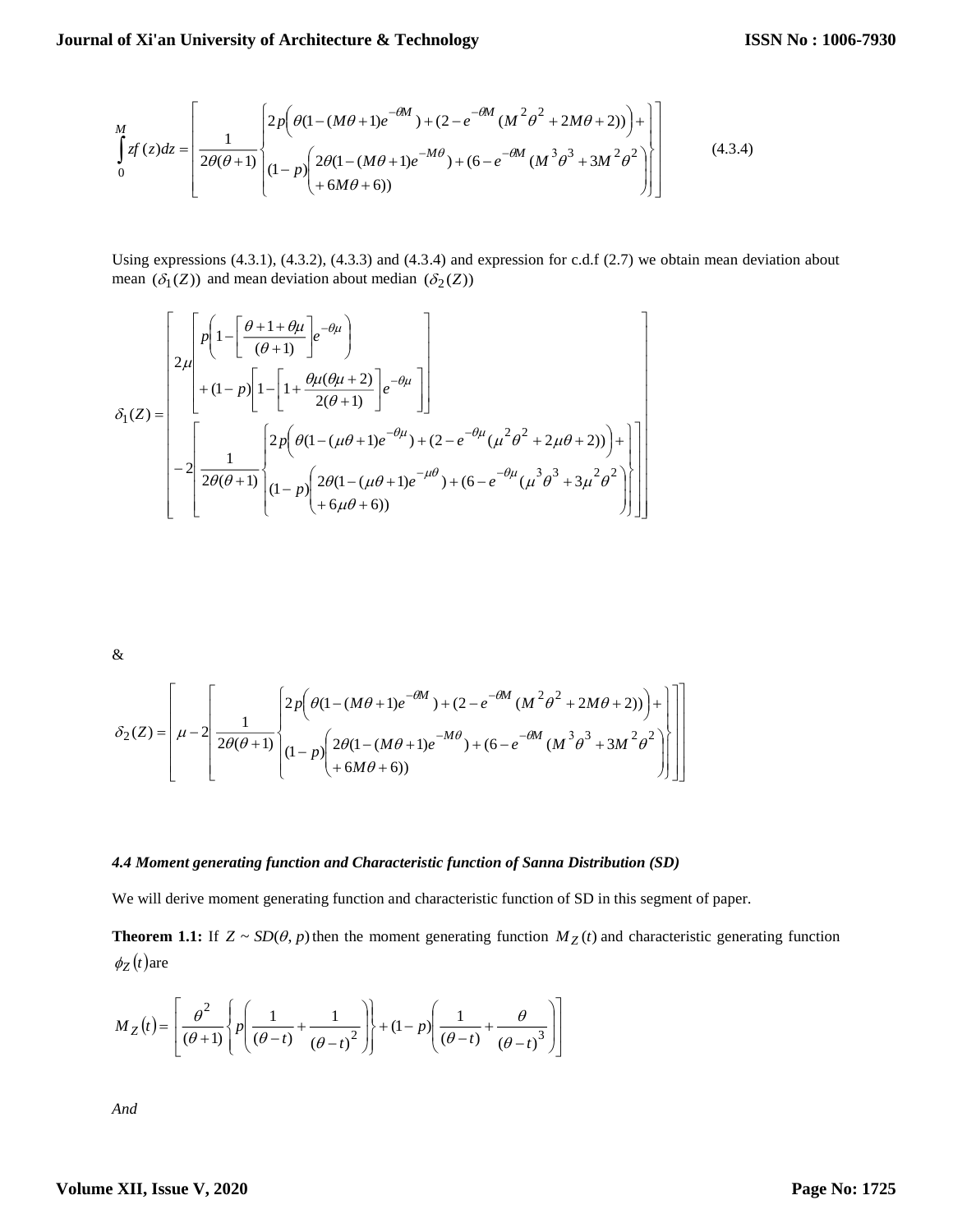$$
\phi_Z(t) = \left[ \frac{\theta^2}{(\theta+1)} \left\{ p \left( \frac{1}{(\theta-it)} + \frac{1}{(\theta-it)^2} \right) \right\} + (1-p) \left( \frac{1}{(\theta-it)} + \frac{\theta}{(\theta-it)^3} \right) \right]
$$

respectively.

**Proof:** We begin with the well-known definition of the moment generating function given by

$$
M_Z(t) = E\left(e^{tZ}\right) = \int_0^\infty e^{tz} f(z) dz
$$
  
\n
$$
= \int_0^\infty e^{tz} \left[ \frac{\theta^2 e^{-\theta z}}{2(\theta + 1)} \left[ 2p(1 + z) + (1 - p)(2 + \theta z^2) \right] \right] dz
$$
  
\n
$$
M_Z(t) = \left[ \frac{\theta^2}{(\theta + 1)} \left\{ p \left( \frac{1}{(\theta - t)} + \frac{1}{(\theta - t)^2} \right) \right\} + (1 - p) \left( \frac{1}{(\theta - t)} + \frac{\theta}{(\theta - t)^3} \right) \right]
$$
(4.4.1)

Which is the m.g.f of Sanna distribution.

Also we know that  $\phi_Z(t) = M_Z(it)$ 

Therefore,

$$
\phi_Z(t) = \left[ \frac{\theta^2}{(\theta+1)} \left\{ p \left( \frac{1}{(\theta-it)} + \frac{1}{(\theta-it)^2} \right) \right\} + (1-p) \left( \frac{1}{(\theta-it)} + \frac{\theta}{(\theta-it)^3} \right) \right]
$$
(4.4.2)

Which is the characteristic function of Sanna distribution.

#### **5. Order Statistics of Sanna Distribution**

Consider  $Z_{(1)}$ ,  $Z_{(2)}$ ,  $Z_{(3)}$ ,..., $Z_{(n)}$  to be the ordered statistics of the random sample  $z_1$ ,  $z_2$ ,  $z_3$ ,... $z_n$  obtained from the Sanna distribution with cumulative distribution function  $F(z)$  and probability density function  $f(z)$ , then the probability density function of  $v<sup>th</sup>$  order statistics  $Z(v)$  is given by:

$$
f_{\nu}(z,\theta,P) = \frac{n!}{(\nu-1)!(n-\nu)!} f(z)[F(z)]^{\nu-1}[1-F(z)]^{n-\nu} \qquad \nu=1, 2, 3... n
$$

Using the equations (2.6) and (2.7), the probability density function of  $v<sup>th</sup>$  order statistics of Sanna distribution is given by: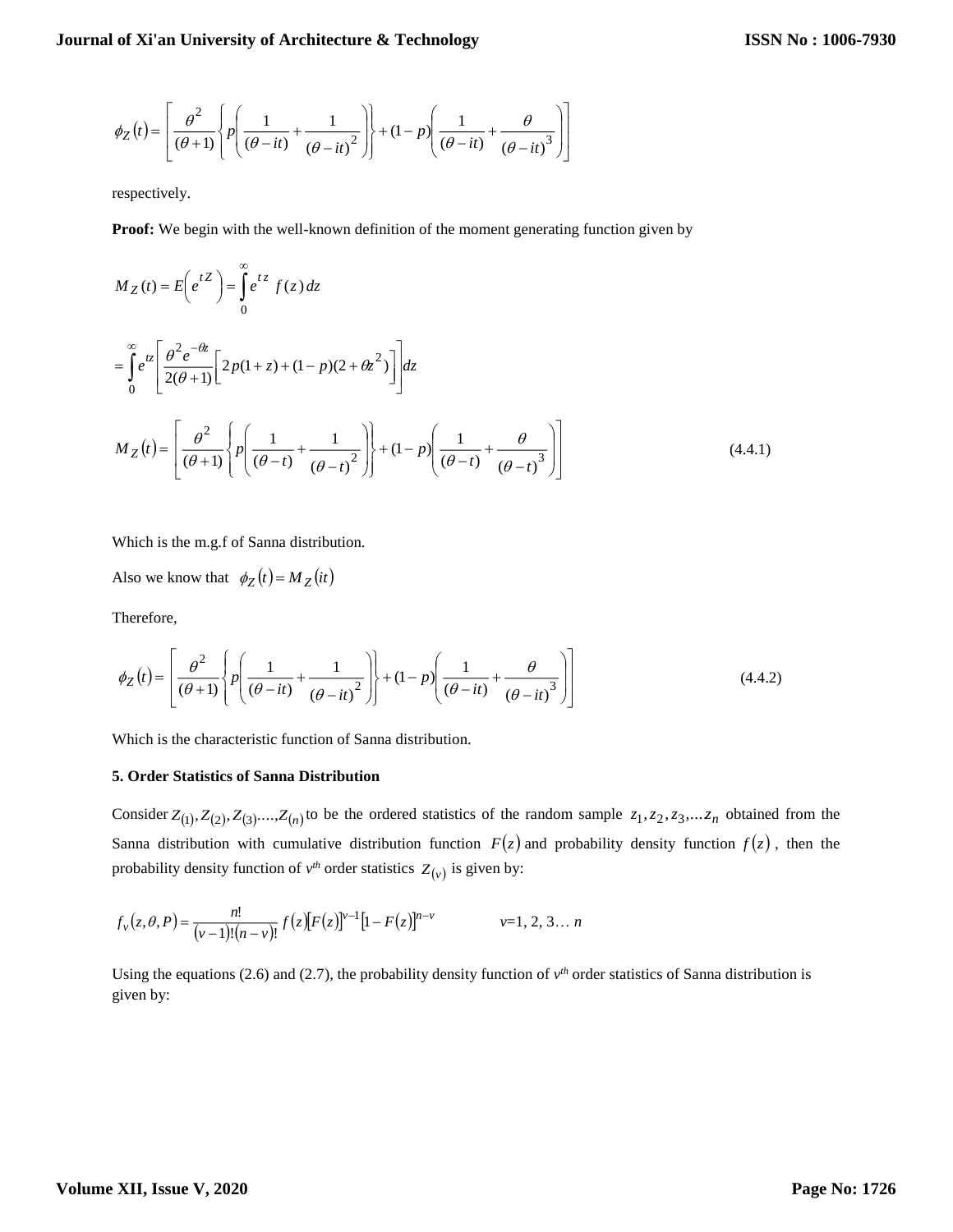$$
f_{(v)}(z,\theta,p) = \left[ \frac{n!}{(v-1)!(n-v)!} \left[ \frac{\theta^2 e^{-\theta z}}{2(\theta+1)} \left[ 2p(1+z) + (1-p)(2+\theta z^2) \right] \right] \right]^{v-1}
$$

$$
f_{(v)}(z,\theta,p) = \left[ \left[ p \left( 1 - \left[ \frac{\theta+1+\theta z}{(\theta+1)} \right] e^{-\theta z} \right) + (1-p) \left[ 1 - \left[ 1 + \frac{\theta z(\theta z+2)}{2(\theta+1)} \right] e^{-\theta z} \right] \right] \right]^{v-1}
$$

$$
\left[ 1 - \left[ p \left( 1 - \left[ \frac{\theta+1+\theta z}{(\theta+1)} \right] e^{-\theta z} \right) + (1-p) \left[ 1 - \left[ 1 + \frac{\theta z(\theta z+2)}{2(\theta+1)} \right] e^{-\theta z} \right] \right] \right]^{n-v}.
$$

Then, the p.d.f of first order statistic  $X_{(1)}$  of Sanna distribution is given by:

$$
f_{(1)}(z,\theta,p) = \left[\begin{aligned} & n \left[ \frac{\theta^2 e^{-\theta z}}{2(\theta+1)} \left[ 2p(1+z) + (1-p)(2+\theta z^2) \right] \right] \\ & \left[ 1 - \left[ p \left( 1 - \left[ \frac{\theta+1+\theta z}{(\theta+1)} \right] e^{-\theta z} \right) + (1-p) \left[ 1 - \left[ 1 + \frac{\theta z(\theta z+2)}{2(\theta+1)} \right] e^{-\theta z} \right] \right] \right]^{n-1} .\end{aligned}\right]
$$

and the pdf of  $n^{th}$  order statistic  $X_{(n)}$  of Sanna distribution is given as:

$$
f_{(n)}(z,\theta,p) = \left[\frac{n\left[\frac{\theta^2 e^{-\theta z}}{2(\theta+1)} \left[2p(1+z)+(1-p)(2+\theta z^2)\right]\right]}{\left[\left[\left[p\left(1-\left[\frac{\theta+1+\theta z}{(\theta+1)}\right]e^{-\theta z}\right)+(1-p)\left[1-\left[1+\frac{\theta z(\theta z+2)}{2(\theta+1)}\right]e^{-\theta z}\right]\right]\right]^{n-1}\right]}
$$

#### **6. Method of Maximum Likelihood Estimation of Sanna distribution.**

Considering  $Z_1, Z_2, Z_3, \ldots, Z_n$  to be the random sample of size n drawn from Sanna distribution having density function given by (2.6), then the likelihood function of Sanna distribution is given as:

$$
L(z | \theta, p) = \prod_{i=1}^{n} \left[ \frac{\theta^{2} e^{-\theta z_{i}}}{2(\theta + 1)} \left[ 2p(1 + z_{i}) + (1 - p)(2 + {\theta z_{i}}^{2}) \right] \right]
$$

Taking log on both sides of likelihood function we get log likelihood function as:

$$
\log L = \left\{ 2n \log \theta - n \log 2 - n \log(\theta + 1) - \theta \sum_{i=1}^{n} z_i + \sum_{i=1}^{n} \log \left( 2p(1 + z_i) + (1 - p)(2 + \theta z_i)^2 \right) \right\}
$$
(6.1)

respect to  $\theta \& p$  and equating the result to zero, we obtain the following normal equations, Differentiating the log-likelihood function with respect to  $\theta \& p$ . This is done by partially differentiate (6.1) with

$$
\frac{\partial \log L}{\partial \theta} = \left[ \frac{2n}{\theta} - \frac{n}{(\theta + 1)} \right] - \sum_{i=1}^{n} x_i + \sum_{i=1}^{n} \left[ \frac{\left\langle (1 - p) z_i^2 \right\rangle}{\left( 2p(1 + z_i) + (1 - p)(2 + \theta z_i^2) \right)} \right] = 0 \tag{6.2}
$$

# **Volume XII, Issue V, 2020**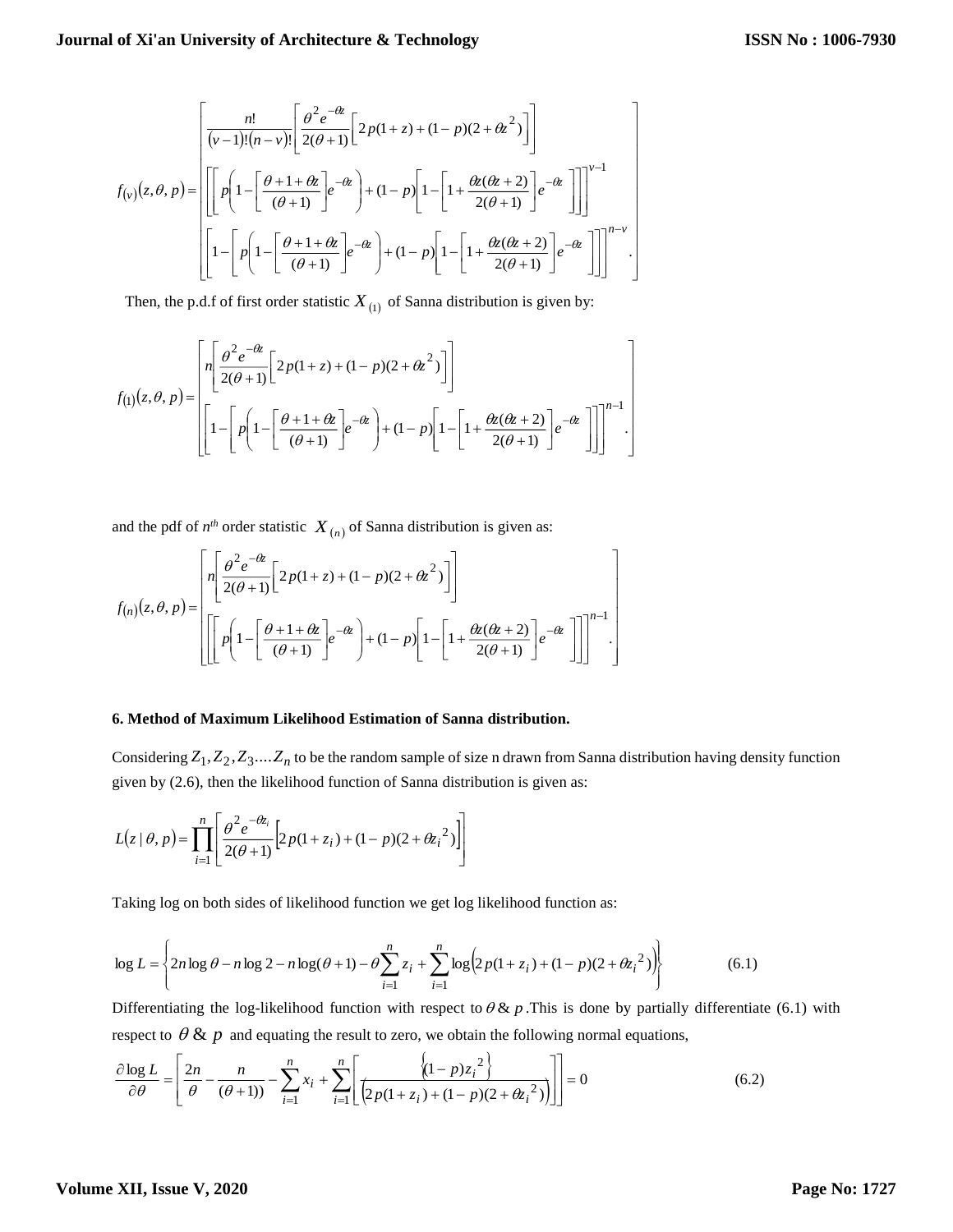$$
\frac{\partial \log L}{\partial p} = \left[ \sum_{i=1}^{n} \left[ \frac{2(1+z_i) - (2 + {\theta z_i}^2)}{\left( 2p(1+z_i) + (1-p)(2 + {\theta z_i}^2) \right)} \right] \right] = 0 \tag{6.3}
$$

MLEs of  $\theta$  & p cannot be obtained by solving above complex equations as these equations are not in closed form. So we solve above equations by using iteration method through R software.

# **7. Applications of Sanna Distribution:-**

We fitted Sanna distribution and its related distributions to two real life data sets to check the superiority of our model over its related models.

**Data Set 1:**Here we consider a data set initially analysed by Chhikara& Folks (1977). The maintenance data set given in table 9 represents active repair times (in hours) for an airborne communication transceiver. Sinha (1986) used this data set to compute the bayes estimate considering Lindley's method under non informative prior. Betro & Rotondi (1991) have also analysed this data set.

| 0.2 | 0.3 | 0.5 | 0.5  | 0.5  | 0.5  | 0.6 | 0.6 |
|-----|-----|-----|------|------|------|-----|-----|
| 0.7 | 0.7 | 0.7 | 0.8  | 0.8  | 1.0  | 1.0 | 1.0 |
| 1.0 | 1.1 | 1.3 | 1.5  | 1.5  | 1.5  | 1.5 | 2.0 |
| 2.0 | 2.2 | 2.5 | 2.7  | 3.0  | 3.0  | 3.3 | 3.3 |
| 4.0 | 4.0 | 4.5 | 4.7  | 5.0  | 5.4  | 5.4 | 7.0 |
| 7.5 | 8.8 | 9.0 | 10.3 | 22.0 | 24.5 |     |     |

**Table 1: Active repair times (in hours) of 46 transceiver.**

**Data Set 2:** The data set given in table 2 corresponds to remission times (in months) of a random sample of 128 bladder cancer patients given in Lee and Wang (2003). The data set is given as follows

**Table2: Remission times (in months) of 128 patients of Bladder cancer.**

| 0.08  | 2.09  | 3.48  | 4.87  | 6.94  | 8.66  | 13.11 | 23.63 | 21.73 | 0.20  |
|-------|-------|-------|-------|-------|-------|-------|-------|-------|-------|
| 2.22  | 3.52  | 4.98  | 6.99  | 9.02  | 13.29 | 0.40  | 2.26  | 3.57  | 5.06  |
| 7.09  | 9.22  | 13.80 | 25.74 | 0.50  | 2.46  | 3.64  | 5.09  | 7.26  | 9.47  |
| 14.24 | 25.82 | 0.51  | 2.54  | 3.70  | 5.17  | 7.28  | 9.74  | 14.76 | 26.31 |
| 0.81  | 2.62  | 3.82  | 5.32  | 7.32  | 10.06 | 14.77 | 32.15 | 2.64  | 3.88  |
| 5.32  | 7.39  | 10.34 | 14.83 | 34.26 | 0.90  | 2.69  | 4.18  | 5.34  | 7.59  |
| 10.66 | 15.96 | 36.66 | 1.05  | 2.69  | 4.23  | 5.41  | 7.62  | 10.75 | 16.62 |
| 43.01 | 1.19  | 2.75  | 4.26  | 5.41  | 7.63  | 17.12 | 46.12 | 1.26  | 2.83  |
| 4.33  | 5.49  | 7.66  | 11.25 | 17.14 | 79.05 | 1.35  | 2.87  | 5.62  | 7.87  |
| 11.64 | 17.36 | 1.40  | 3.02  | 4.34  | 5.71  | 7.93  | 11.79 | 18.10 | 1.46  |
| 4.40  | 5.85  | 8.26  | 11.98 | 19.13 | 1.76  | 3.25  | 4.50  | 6.25  | 8.37  |
| 12.02 | 2.02  | 3.31  | 4.51  | 6.54  | 8.53  | 12.03 | 20.28 | 2.02  | 3.36  |
| 6.76  | 12.07 | 2.07  | 3.36  | 6.93  | 8.65  | 12.63 | 22.69 |       |       |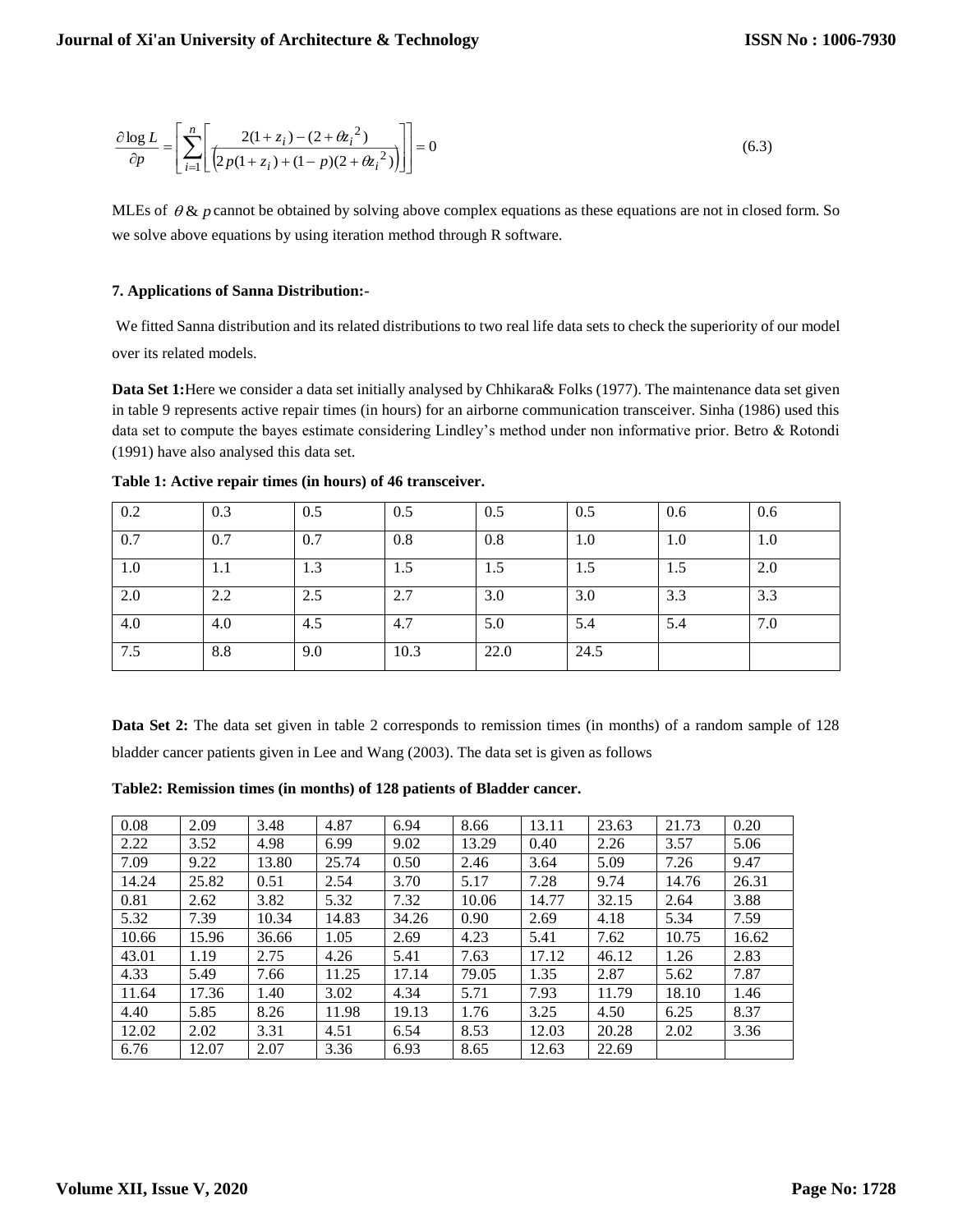These data sets are used here only for illustrative purposes. The required numerical evaluations are carried out using R software version R i386 3.3.2. We have fitted Sanna distribution, Rayleigh distribution & Quasi Akash distribution to these two real life data sets. The summary statistic of these two data sets is given in table 3. The MLEs of the parameters with standard errors in parentheses, model functions are displayed in table 4 for these two data sets. The corresponding likelihood ratio statistic, log-likelihood values, AIC, AICC, HQIC, BIC, Kolmogorov statistic & Shannon's entropy are given in table 5  $\&$  6 for data sets 1  $\&$  2 respectively.

| $\frac{1}{2}$ and $\frac{1}{2}$ . Deministry between the state between $\frac{1}{2}$ we have |                               |       |                   |        |       |                   |        |  |  |  |  |
|----------------------------------------------------------------------------------------------|-------------------------------|-------|-------------------|--------|-------|-------------------|--------|--|--|--|--|
| Data<br><b>Set</b>                                                                           | of<br>No.<br>observation<br>S | Min.  | First<br>quartile | median | mean  | Third<br>quartile | Max.   |  |  |  |  |
|                                                                                              |                               |       |                   |        |       |                   |        |  |  |  |  |
| Data                                                                                         | 46                            | 0.200 | 0.800             | 1.750  | 3.607 | 4.375             | 24.500 |  |  |  |  |
| Set 1                                                                                        |                               |       |                   |        |       |                   |        |  |  |  |  |
| Data                                                                                         | 128                           | 0.080 | 3.348             | 6.395  | 9.366 | 11.838            | 79.050 |  |  |  |  |
| Set 2                                                                                        |                               |       |                   |        |       |                   |        |  |  |  |  |

**Table 3: Summary statistic of data sets 1 & 2.**

**Table 4: ML Estimates, Standard Error of Estimates in parenthesis, model function of related models and proposed model for data sets 1 & 2.**

| Data<br>set   | <b>Distribution</b>                                   | ML Estimates with<br><b>Standard errors</b>                                            | <b>Model Function</b>                                                                     |
|---------------|-------------------------------------------------------|----------------------------------------------------------------------------------------|-------------------------------------------------------------------------------------------|
| Data<br>set 1 | <b>Sanna</b><br><b>Distribution</b><br>(SD)           | $\ddot{\theta} = 0.48859334$<br>(0.06278918)<br>$\hat{p} = 0.85214734$<br>(0.25642684) | $\frac{\theta^2 e^{-\theta z}}{2(\theta+1)} \left[ 2p(1+z) + (1-p)(2+\theta z^2) \right]$ |
|               | Akash<br><b>Ouasi</b><br><b>Distribution</b><br>(QAD) | $\ddot{\theta} = 0.59076079$<br>(0.05832089)                                           | $\frac{\theta^2}{2(\theta+1)}\left(2+\theta z^2\right)e^{-\theta z}$                      |
|               | Rayleigh<br><b>Distribution</b><br>(RD)               | $\ddot{\theta} = 4.2965485$<br>(0.3167457)                                             | $\frac{ze^{-z^2/(2\theta^2)}}{\theta^2}$                                                  |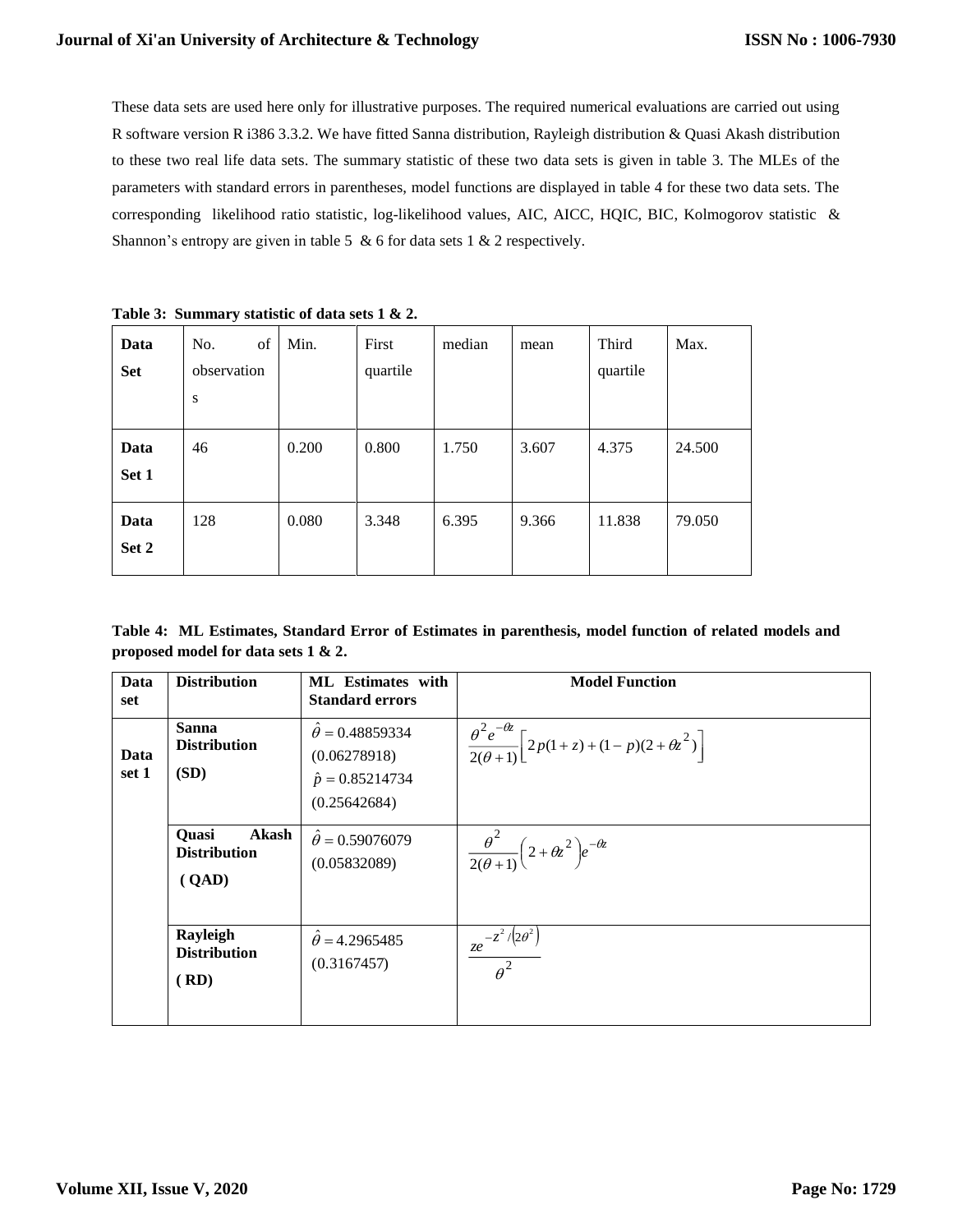| Data<br>set 2 | <b>Sanna</b><br><b>Distribution</b><br>(SD)           | $\theta = 0.2006745$<br>(0.0171143)<br>$\hat{p} = 0.9425194$<br>(0.1477759) | $\frac{\theta^2 e^{-\theta z}}{2(\theta+1)} \left[ 2p(1+z) + (1-p)(2+\theta z^2) \right]$ |
|---------------|-------------------------------------------------------|-----------------------------------------------------------------------------|-------------------------------------------------------------------------------------------|
|               | <b>Quasi</b><br>Akash<br><b>Distribution</b><br>(QAD) | $\ddot{\theta} = 0.26888667$<br>(0.01484086)                                | $\frac{\theta^2}{2(\theta+1)}\left(2+\theta z^2\right)e^{-\theta z}$                      |
|               | Rayleigh<br><b>Distribution</b><br>(RD)               | $\theta$ = 9.9316968<br>(0.4389231)                                         | $\int \frac{ze^{-z^2}}{z^2} dz$<br>$\theta^2$                                             |

**Table 5: Model comparison, Likelihood ratio of proposed model and its related models for data set 1.**

| <b>Distributio</b><br>n                                             | $-\log L$ | <b>AIC</b> | <b>BIC</b> | <b>AICC</b> | <b>HQIC</b> | <b>Shanon</b><br>entropy | Kolmogorov<br>statistic $(D)$ | Likelihood<br>Ratio |
|---------------------------------------------------------------------|-----------|------------|------------|-------------|-------------|--------------------------|-------------------------------|---------------------|
|                                                                     |           |            |            |             |             | H(X)                     |                               |                     |
| <b>Sanna</b><br><b>Distributio</b><br>n<br>(SD)                     | 109.775   | 223.5500   | 227.20     | 223.82      | 224.92      | 2.38                     | 0.2299                        |                     |
| Quasi<br><b>Akash</b><br><b>Distributio</b><br>$\mathbf n$<br>(QAD) | 112.879   | 227.7584   | 229.58     | 227.84      | 228.44      | 2.45                     | 0.2436                        | 6.208               |
| Rayleigh<br><b>Distributio</b><br>$\mathbf n$<br>(RD)               | 149.832   | 301.6653   | 303.493    | 301.75      | 302.350     | 3.25                     | 0.44235                       |                     |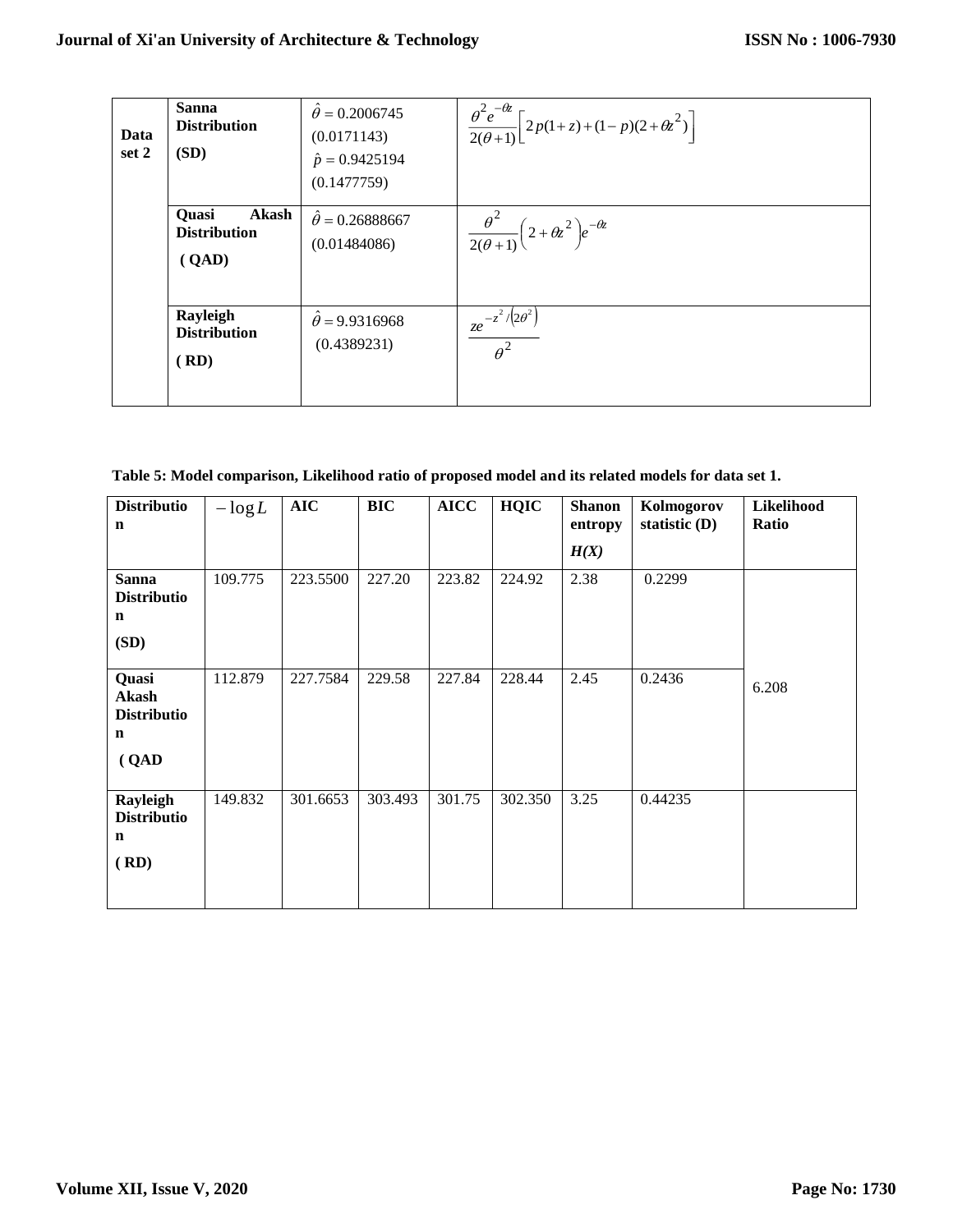| <b>Distributio</b><br>$\mathbf n$                                   | $-\log L$ | AIC     | <b>BIC</b> | <b>AICC</b> | <b>HQIC</b> | <b>Shanon</b><br>entropy<br>H(X) | Kolmogor<br>ov Statistic<br><b>(D)</b> | Likelihood<br>Ratio |
|---------------------------------------------------------------------|-----------|---------|------------|-------------|-------------|----------------------------------|----------------------------------------|---------------------|
| <b>Sanna</b><br><b>Distributio</b><br>$\mathbf n$<br>(SD)           | 419.44    | 842.88  | 848.59     | 842.98      | 845.20      | 3.27                             | 0.11576                                |                     |
| Quasi<br><b>Akash</b><br><b>Distributio</b><br>$\mathbf n$<br>(QAD) | 429.36    | 860.72  | 863.57     | 860.75      | 861.87      | 3.35                             | 0.16043                                | 19.84               |
| Rayleigh<br><b>Distributio</b><br>$\mathbf n$<br>(RD)               | 491.265   | 984.531 | 987.383    | 984.563     | 985.69      | 3.83                             | 0.3521                                 |                     |

0.12

 $\frac{1}{2}$ 

80.0

80.0

 $0.04$ 

0.02

8,00

 $\bf{0}$ 

20

Density

**Table 6: Model comparison, Likelihood ratio of proposed model and related models for data set 2.**





**SD** 

 $\blacksquare$ 

T **RD** 

QAD



Figure 4 Grapidafadata set 1 fitted by proposed model and other related mo



40

60

٦

80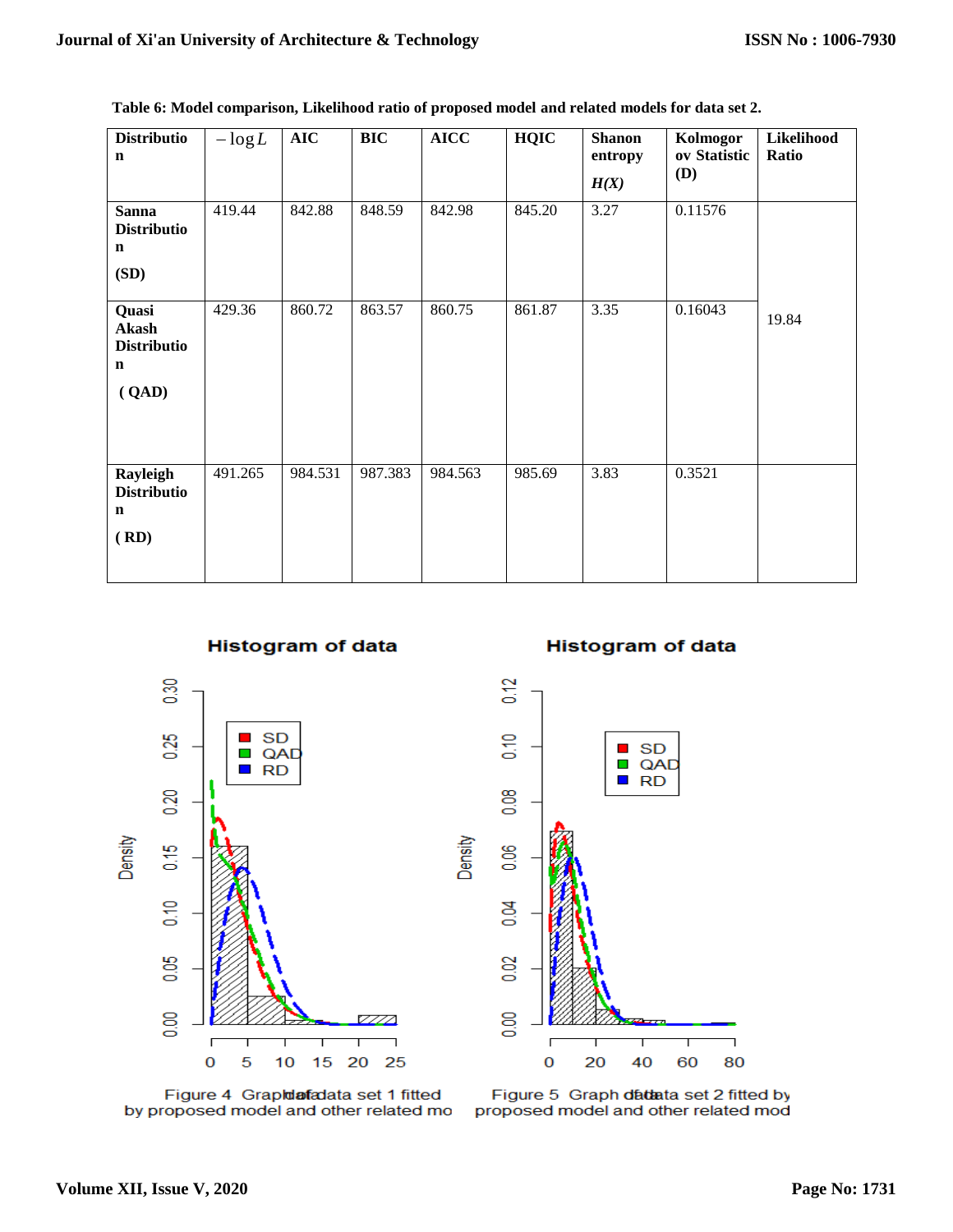For testing the goodness of fit of proposed model over Rayleigh distribution and Quasi-Akash distribution to the two data sets we computed Kolmogorov statistic. The model which possesses lesser value of Kolmogorov statistic better better to data sets. From tables 5 & 6 it can be seen that Sanna distribution possesses the least value of Kolmogorov statistic as compared to Quasi Akash distribution and Rayleigh distribution, for data sets 1 & 2 respectively. Hence Sanna model fits better to both the data sets.

To test whether mixing parameter *p* plays a significant role or not and for checking superiority of Sanna distribution over Quasi Akash distribution and Rayleigh distribution for data sets 1 & 2 we computed likelihood ratio (LR) statistic for data sets 1 & 2 in tables 5 & 6 respectively. For testing  $H_0: p=0$  versus  $H_1: p \neq 0$  the LR statistic for testing  $H_0$  is  $\omega_1 = 2\{L(\hat{\Theta}) - L(\hat{\Theta}_0)\} = 6.208$  for data set 1 &  $\omega_2 = 2\{L(\hat{\Theta}) - L(\hat{\Theta}_0)\} = 19.84$  for data set 2 where  $\hat{\Theta}$  and  $\hat{\Theta}_0$ are MLEs under  $H_1$  and  $H_0$ . LR statistic  $\omega \sim (\chi_{(1)}^2 (\alpha = 0.05) = 3.841)$  as  $n \to \infty$ , where 1= degrees of freedom is the difference in dimensionality. From table 5, 6  $\omega_1 = 6.208 > 3.841$  &  $\omega_2 = 19.84 > 3.841$  at 5% level of significance for all the two data sets, so we reject  $H_0$  and conclude that mixing parameter p plays statistically a significant role.

In order to compare the Sanna Distribution with Quasi Akash Distribution & Rayleigh Distribution, We compute the criteria like AIC (Akaike information criterion), AICC (corrected Akaike information criterion) , BIC (Bayesian information criterion) & HQIC which represent the loss of information resulting from fitting probability models to data. The better distribution corresponds to lesser AIC, AICC, BIC & HQIC values. Also we computed the Shannon's entropy *(H(X))* which represents the average uncertainty. The better model possesses lesser Shannon's entropy value.

$$
AIC = 2k-2logL
$$
  
\n
$$
AICC = AIC + \frac{2k(k+1)}{n-k-1}
$$
  
\n
$$
BIC = k logn-2logL
$$
  
\n
$$
H(1X) = -\frac{logL}{n}
$$
  
\n
$$
H(2X) = -\frac{logL}{n}
$$

where k is the number of parameters in the statistical model, n is the sample size and -2log*L* is the maximized value of the log-likelihood function under the considered model. From Tables 5 & 6, it has been observed that the Sanna distribution possesses the lesser AIC, AICC, BIC, HQIC and *H(X)* values as compared to Quasi Akash distribution & Rayleigh distribution for data sets 1 & 2 respectively. Hence we can conclude that the Sanna distribution leads to a better fit than the Quasi Akash distribution & Rayleigh distribution for data sets 1 & 2 respectively.

# **8. Special Cases**

**Case I:** If we put  $p=0$ , then Sanna distribution (2.6) reduces to Quasi Akash distribution with shape parameter = 2 and having probability density function as:

$$
f(z) = \frac{\theta^2}{2(\theta + 1)} \left(2 + \theta z^2\right) e^{-\theta z} \qquad z > 0, \theta > 0
$$

**Case II:** For  $p = 1$ , Sanna distribution (2.6) reduces to one parameter Lindley distribution with probability density function given as

$$
f_1(z) = \frac{\theta^2}{(\theta + 1)} (1 + z)e^{-\theta z} \qquad z > 0, \theta > 0
$$